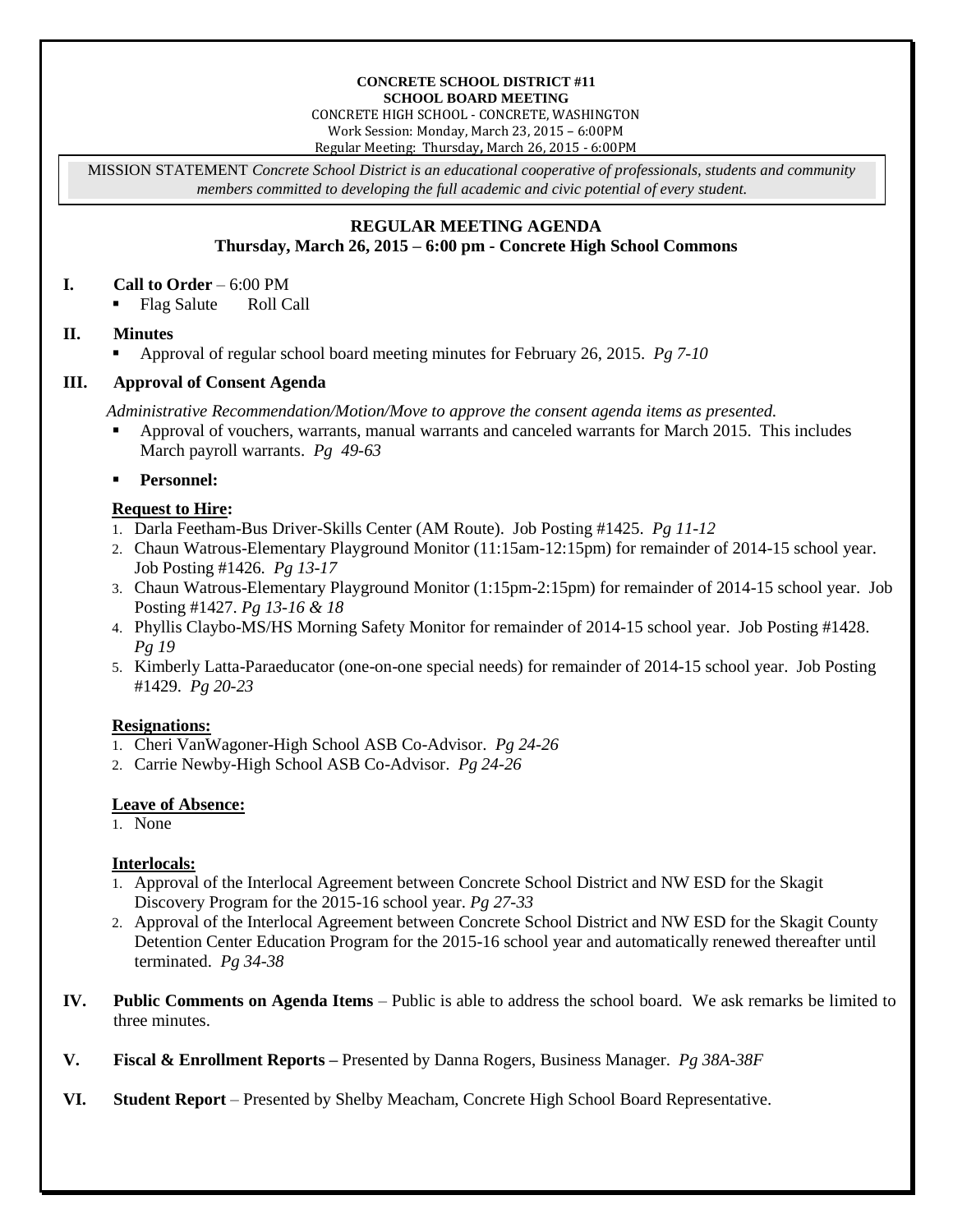#### **VII. Superintendent's Report – Barbara Hawkings**

• Northwest Career & Technical Academy

# **VIII. Community Education Report – Presented by Community Education Coordinator, Lisa Fenley**

#### **IX. Old Business**

*A.* None

#### **X. New Business**

- *A.* Request approval of an overnight senior field trip to Lake Chelan June  $1<sup>st</sup>$ , 2015–June  $3<sup>rd</sup>$ , 2015– Mike Holbrook. *Administrative Recommendation Action/Motion/Move to request approval for an overnight senior field trip to Lake Chelan June 1st , 2015–June 3rd, 2015. Pg 39-40*
- *B.* Request approval for the high school FBLA to go on an overnight trip for a competition in Spokane, WA April 14<sup>th</sup> through 17<sup>th</sup>, 2015 – Mike Holbrook. *Administrative Recommendation Action/Motion/Move to approve the high school FBLA to go on an overnight trip for a competition in Spokane, WA April 14th through 17th, 2015. Pg 41-42*
- *C.* Request approval of a \$500 donation to the Robotics Club from Upriver Youth Task Force Mike Holbrook. *Administrative Recommendation Action/Motion/Move to approve a \$500 donation to the Robotics Club from Upriver Youth Task Force. Pg 43*
- *D.* Request approval of a \$250 donation to the Robotics Club from Janicki Industries Mike Holbrook. *Administrative Recommendation Action/Motion/Move to approve a \$250 donation to the Robotics Club from Janicki Industries. Pg 44*
- *E.* Request approval of the additional 2014-15 USCA extracurricular staffing of Jami Rogge as assistant middle school track coach - Barbara Hawkings. *Recommendation Action/Motion/Move to approve the additional 2014-15 USCA extracurricular staffing of Jami Rogge as assistant middle school track coach. Pg 45*
- *F.* Request approval of the 2015-16 school year calendar Barbara Hawkings. *Administrative Recommendation Action/Motion/Move to approve the 2015-16 school year calendar. Pg 45A*
- *G.* Request approval of Superintendent Barbara Hawkings' administrative contract. *Administrative Recommendation Action/Motion/Move to approve Superintendent Barbara Hawkings' administrative contract. Pg 45B &46-47*
- *H.* Request approval of Resolution to Invest #1146 Danna Rogers. *Administrative Recommendation Action/Motion/Move to approve Resolution to Invest #1146. Pg 47A*
- *I.* Request approval of Resolution to Invest #1147 Danna Rogers. *Administrative Recommendation Action/Motion/Move to approve Resolution to Invest #1147. Pg 48*
- **XI. Public Comments on Non–Agenda Items** The public is able to address the School Board. We ask that comments be limited to three minutes.
- **XII. Time, Place, Date of Next Meeting** The next work session will be held on Monday, April 27, 2015 at 6:00pm in the high school commons. The next regular board meeting will be held at 6:00pm on Thursday, April 30, 2015 in the high school commons.